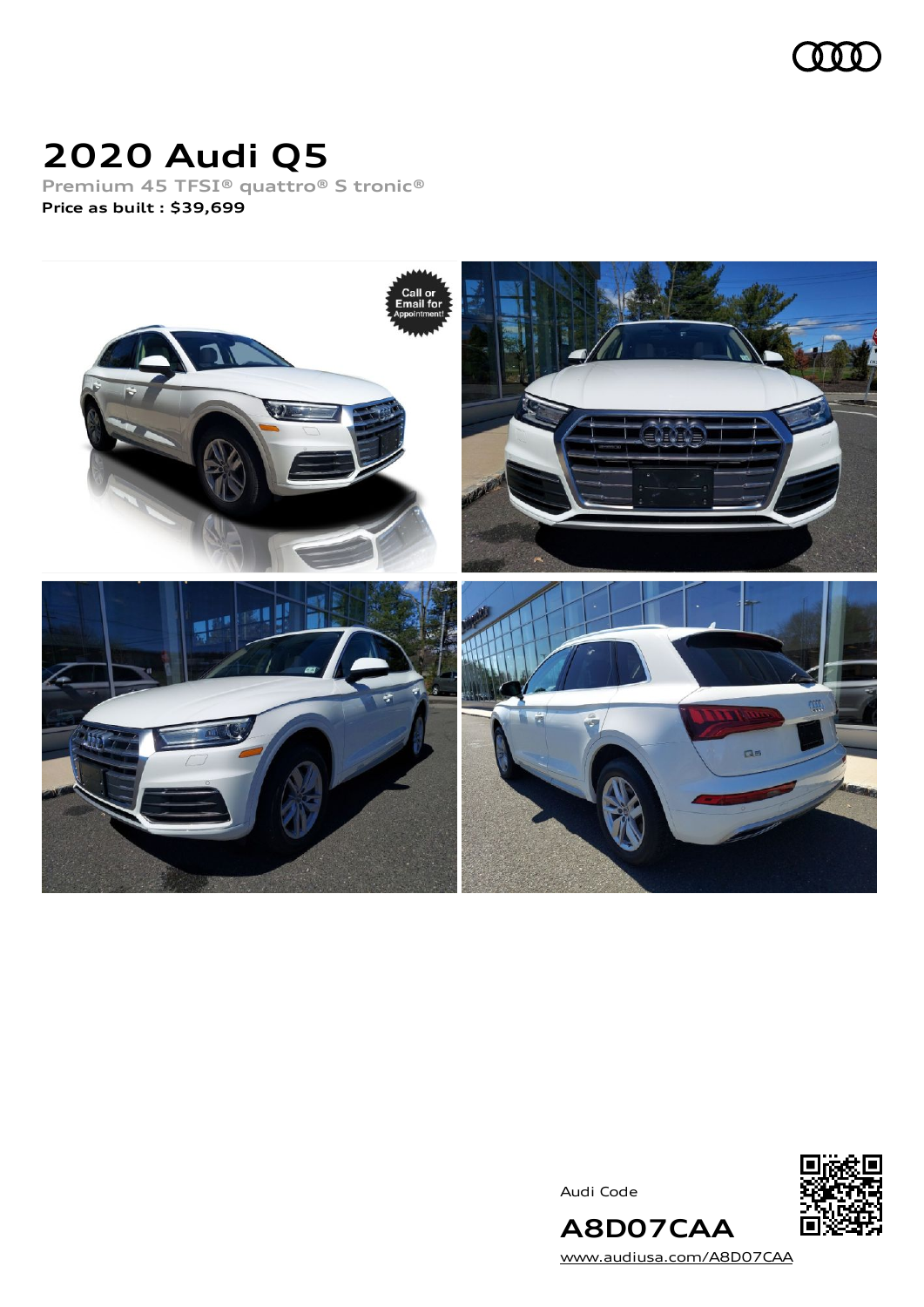# **Summary**

**Audi 2020 Audi Q5** Premium 45 TFSI® quattro® S tronic®

**Price as buil[t](#page-8-0)** \$39,699

### **Exterior colour**

Ibis White

## **Interior colour**

| Seats     | Atlas Beige              |
|-----------|--------------------------|
| Dashboard | Granite Gray/Atlas Beige |
| Carpet    | Granite Gray             |
| Headliner | Beige                    |

## **Technical Specifications**

| Engine type                  | 2.0-liter four-cylinder                       |
|------------------------------|-----------------------------------------------|
| stroke                       | Displacement/Bore and 1,984/82.5 x 92.8 cc/mm |
| Torque                       | 273 lb-ft@rpm                                 |
| Top track speed              | 130 mph mph                                   |
| Acceleration (0 - 60<br>mph) | 5.9 seconds seconds                           |
| Recommended fuel             | Premium                                       |



## **Further Information**

| Warranty        | No           |
|-----------------|--------------|
| Mileage         | 20,689 miles |
| Type of vehicle | Used car     |
|                 |              |

## **Audi Code** A8D07CAA

**Your configuration on www.audiusa.com** [www.audiusa.com/A8D07CAA](https://www.audiusa.com/A8D07CAA)

**Commission number** f6f1b4f00a0e09af5ebc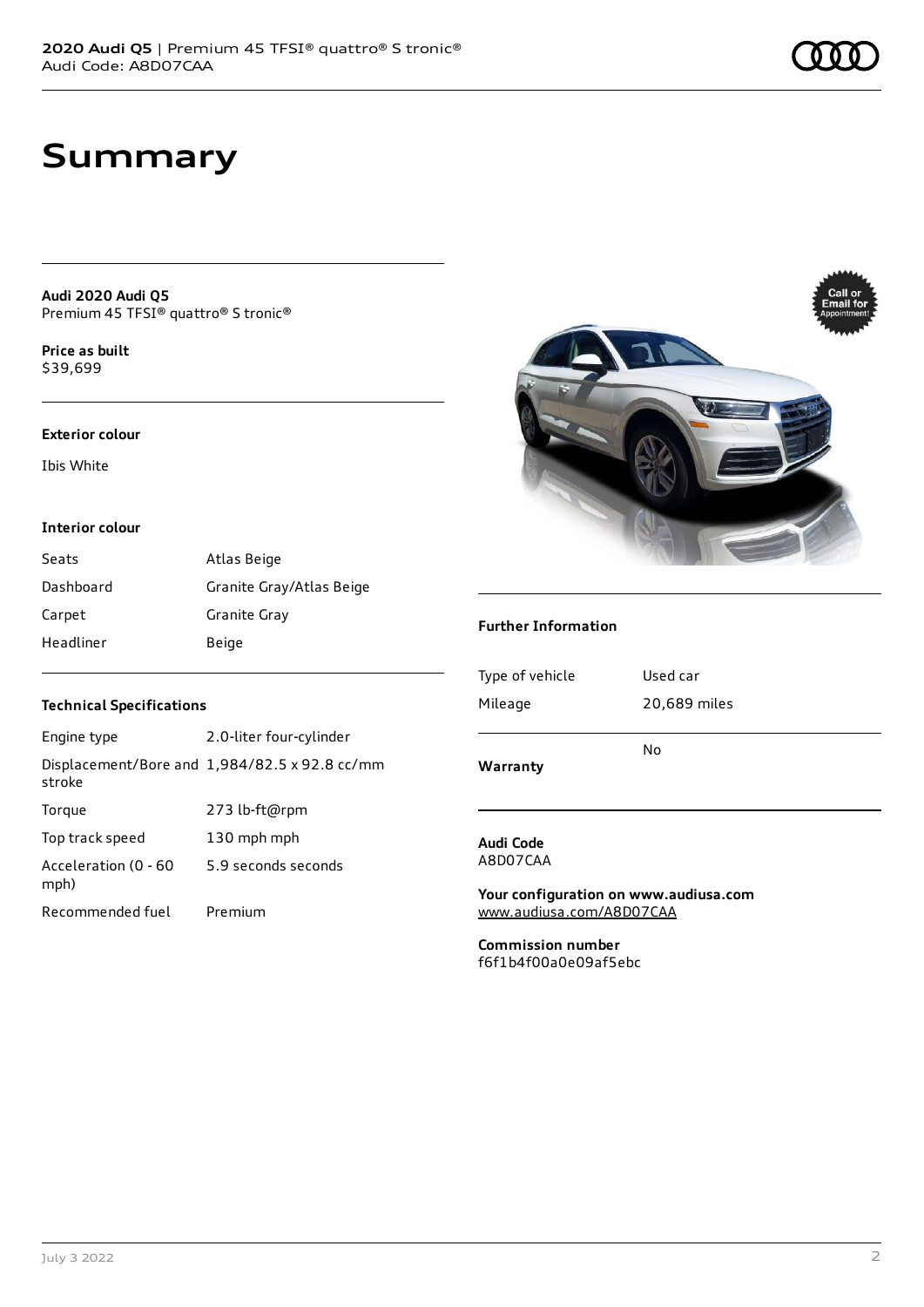

# **Standard features**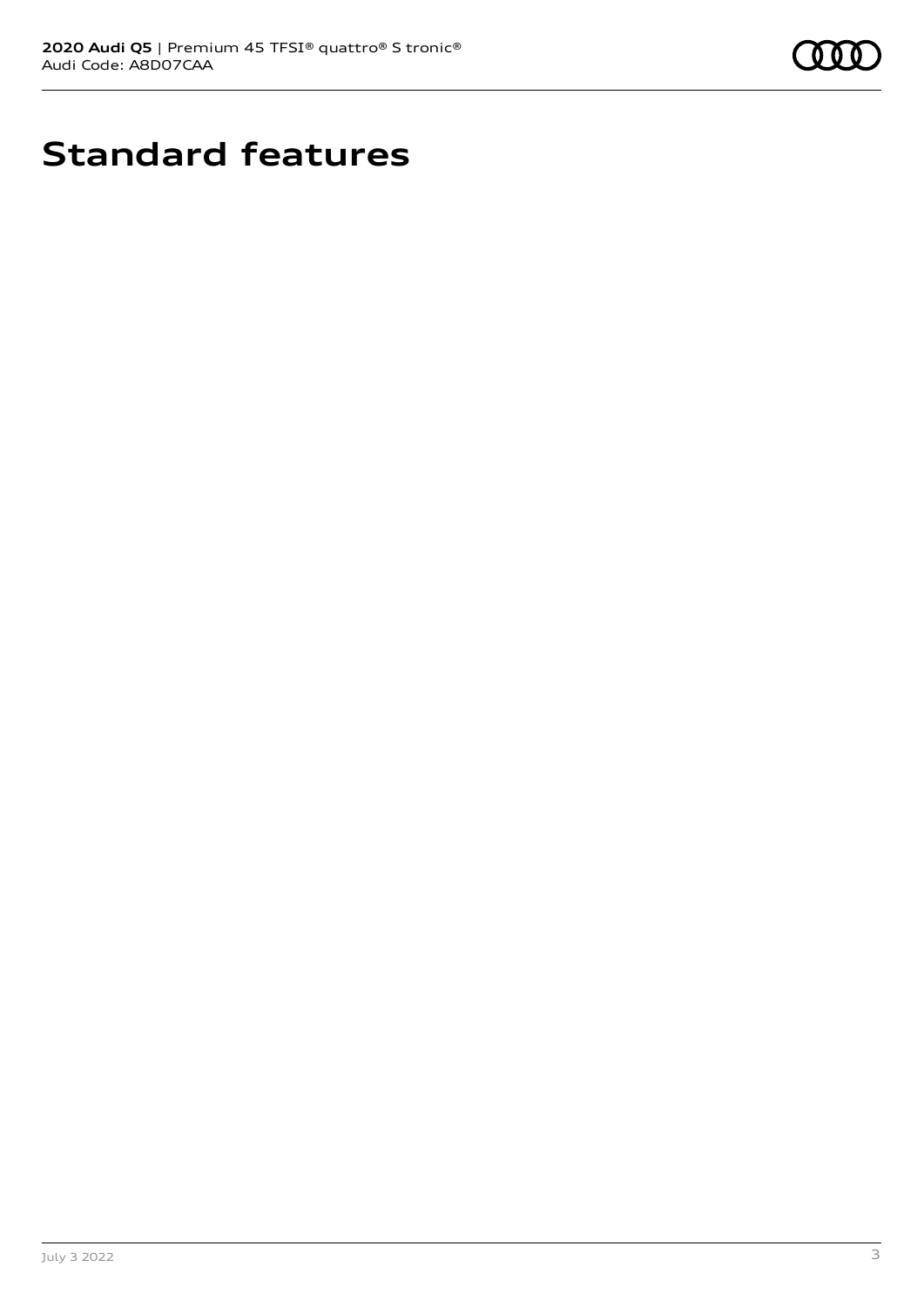# **Dealer remarks**

Audi Bridgewater & Audi Mendham are offering this 2020 Audi Q5 in Ibis White. This fully reconditioned Q5 comes with the following features;

Ibis White Included Atlas Beige interior Included Convenience package \$1500.00 Memory for driver's seat Auto-dimming power-folding exterior mirrors with memory SiriusXM® All Access service w/3-month trial subscription Audi advanced key Audi side assist with pre sense rear Panoramic sunroof \$1450.00 Convenience plus package \$750.00 Audi phone box and Parking system plus Cargo cover \$255.00

At Audi Bridgewater & Audi Mendham we want to make it as easy as possible to get your next vehicle. AudiBridgewater.com 908-800-9000 AudiMendham.com 973-543-6000.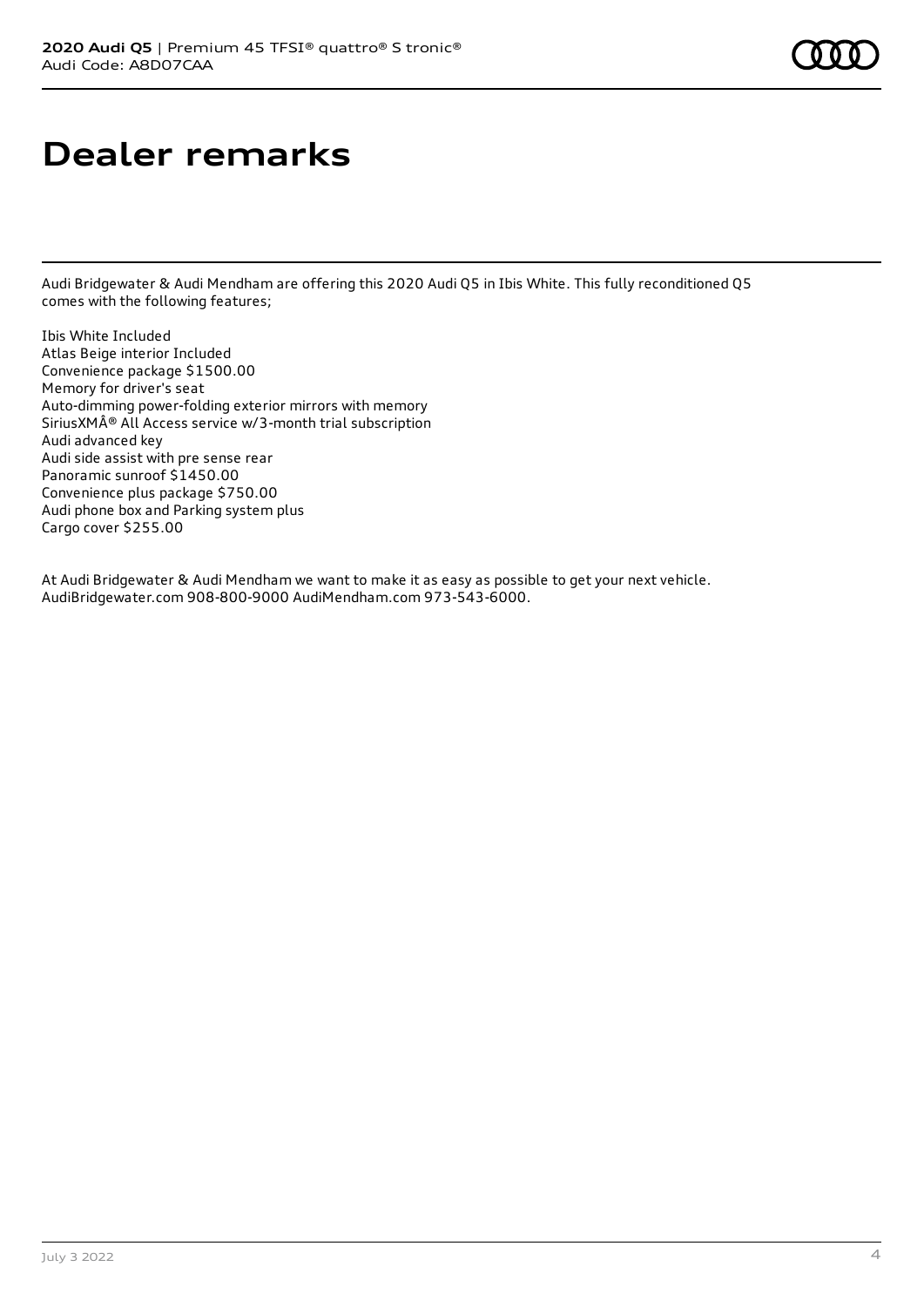Transmission Seven-speed S tronic® dual-clutch

automatic transmission

# **Technical Specifications**

July 3 2022 5

| <b>Engineering   Performance</b>            |                                                                            | <b>Steering</b>                            |                                                                      |
|---------------------------------------------|----------------------------------------------------------------------------|--------------------------------------------|----------------------------------------------------------------------|
| Engine type                                 | 2.0-liter four-cylinder                                                    | Steering type                              | Electromechanical power steering                                     |
| Power Level                                 | 45                                                                         |                                            | system                                                               |
| Displacement                                | 2.0 l                                                                      | Turning diameter, curb- 38.4 ft<br>to-curb |                                                                      |
| Max. output ps/hp                           | 248 @ rpm                                                                  | Steering ratio                             | 15.8:1                                                               |
| Towing capacity                             | 4,400-lb lb                                                                |                                            |                                                                      |
| Torque                                      | 273 lb-ft@rpm                                                              | Suspension                                 |                                                                      |
| Valvetrain                                  | 16-valve DOHC with Audi valvelift<br>system                                | Front axle                                 | Five-link front suspension                                           |
| Acceleration (0 - 60<br>mph)                | 5.9 seconds seconds                                                        | Rear axle                                  | Five-link rear suspension                                            |
| Engine block                                | Cast-iron                                                                  |                                            |                                                                      |
| Induction/fuel injection Turbocharged/TFSI® |                                                                            | <b>Brakes</b>                              |                                                                      |
| Cylinder head                               | Aluminum-alloy                                                             | Front brakes                               | 13.3 (ventilated disc) in                                            |
| stroke                                      | Displacement/Bore and 1,984/82.5 x 92.8 cc/mm                              | Rear brakes                                | 13.0 (ventilated disc) in                                            |
| Top track speed                             | 130 mph mph                                                                | <b>Body</b>                                |                                                                      |
| <b>Electrical system</b>                    |                                                                            | Material                                   | Multi-material body construction<br>(steel and aluminum composition) |
| Alternator                                  | 110-150 A                                                                  |                                            |                                                                      |
| <b>Battery</b>                              | 420 A/75 Ah                                                                | <b>Warranty   Maintenance</b>              |                                                                      |
| Transmission   Drivetrain                   |                                                                            | Warranty                                   | 4-year/50,000-mile Audi New<br>Vehicle Limited Warranty              |
| Drivetrain type                             | quattro <sup>®</sup> all-wheel drive with ultra <sup>®</sup><br>technology |                                            |                                                                      |



## **(1/2)**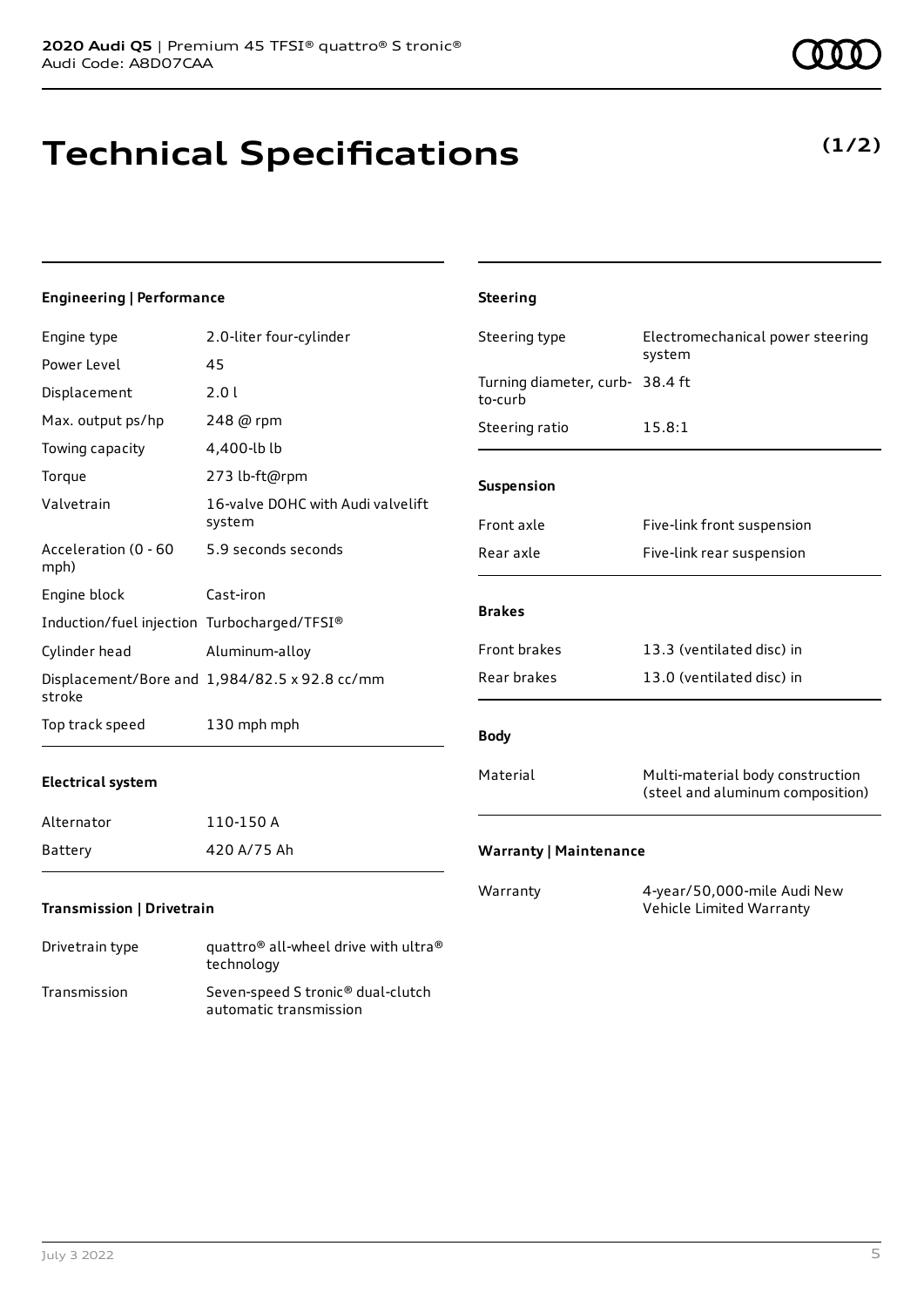# **Technical Specifications**

## **Exterior Measurements**

| Height                           | 65.3 in  |
|----------------------------------|----------|
| Overall width without<br>mirrors | 74.5 in  |
| Length                           | 183.6 in |
| Wheelbase                        | 111.0 in |
| Drag coefficient                 | 0.32 Cw  |
| Overall width with<br>mirrors    | 84 3 in  |
| Track rear                       | 63.3 in  |
| Track front                      | 63.6 in  |
| Curb weight                      | 4045 lb  |
| Ground clearance,<br>loaded      | 8.2 in   |

## **Interior measurements**

| Seating capacity                          | 5                      |
|-------------------------------------------|------------------------|
| Shoulder room, rear                       | 56.5 in                |
| Head room with front<br>sunroof           | 40.2 in                |
| Leg room, rear                            | 37.8 in                |
| Shoulder room, front                      | 57.7 in                |
| Head room with rear<br>sunroof            | 37.7 in                |
| Head room, rear                           | 39.3 in                |
| Leg room, front                           | 41.0 in                |
| Head room, front                          | 41.7 in                |
| Cargo volume, rear<br>seatbacks up/folded | 25.1/53.1 cu ft, cu ft |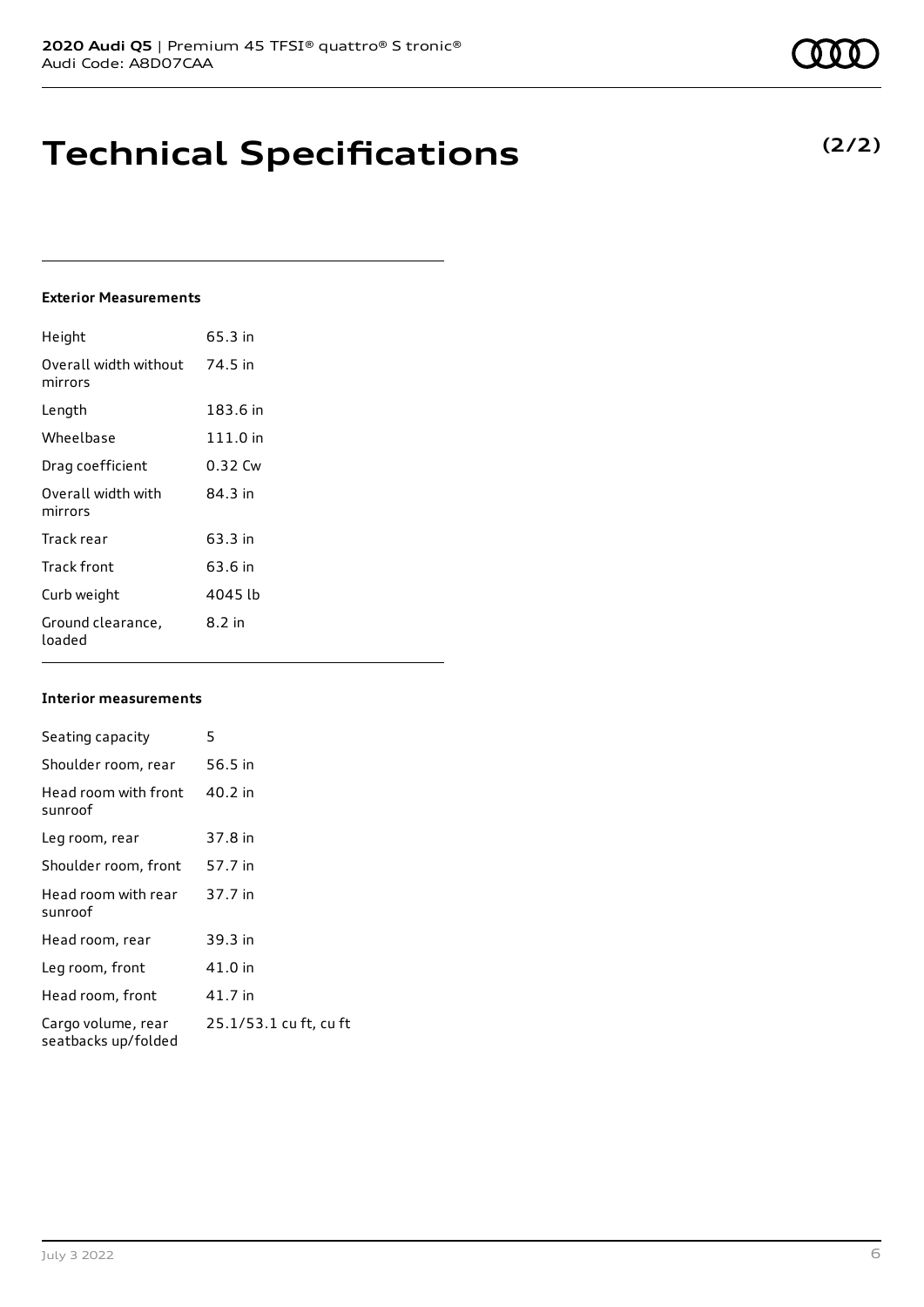## **Consumption- and emission**

## **Consumption by NEDC**

| urban       | 22 mpg |
|-------------|--------|
| extra-urban | 28 mpg |
| combined    | 24 mpg |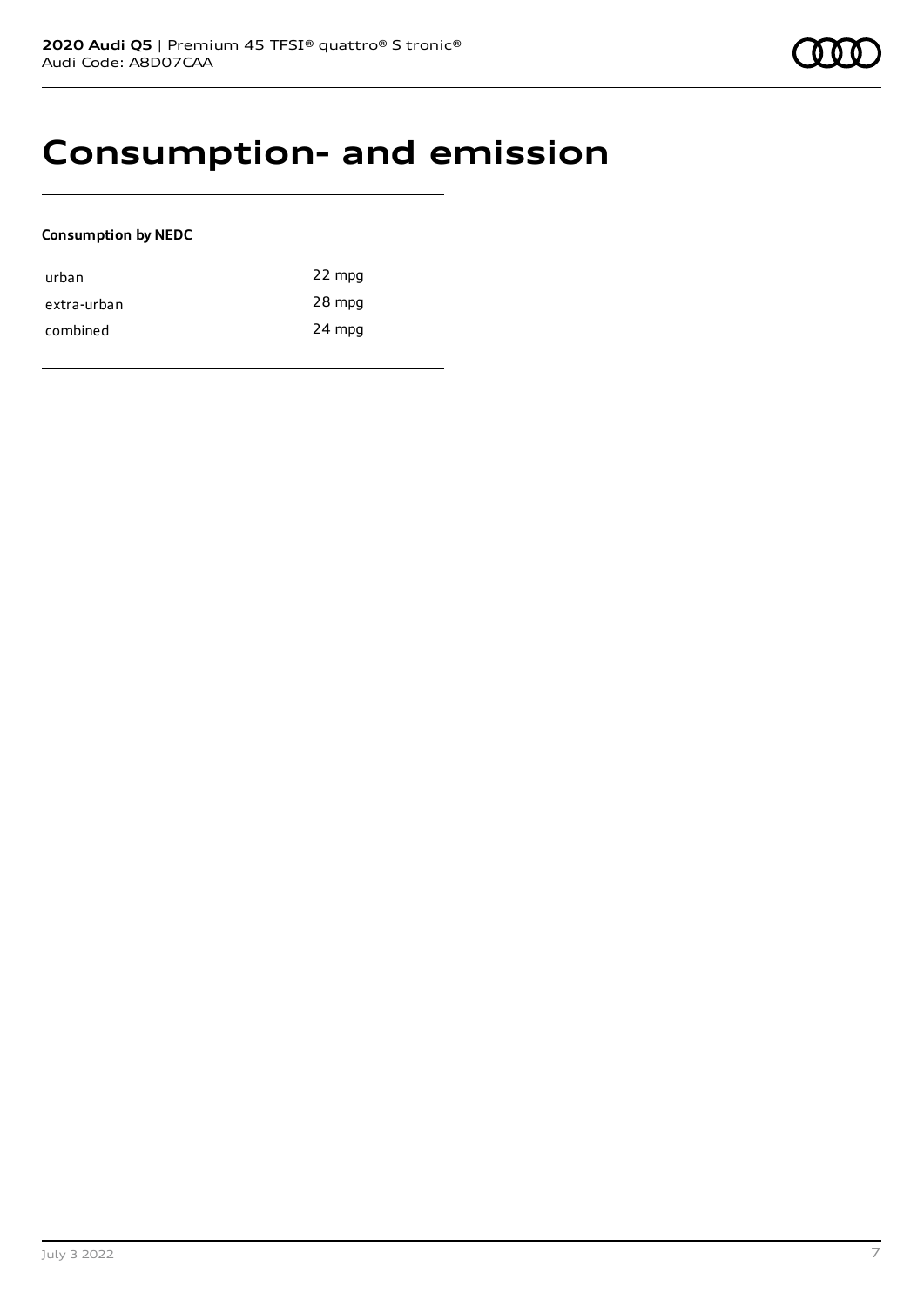

# **Contact**

Dealer **Audi Bridgewater**

701 Route 202-206 North 08807 Bridgewater NJ

Phone: +19088009000 FAX: 9087662346

www: [https://www.audibridgewater.com](https://www.audibridgewater.com/)